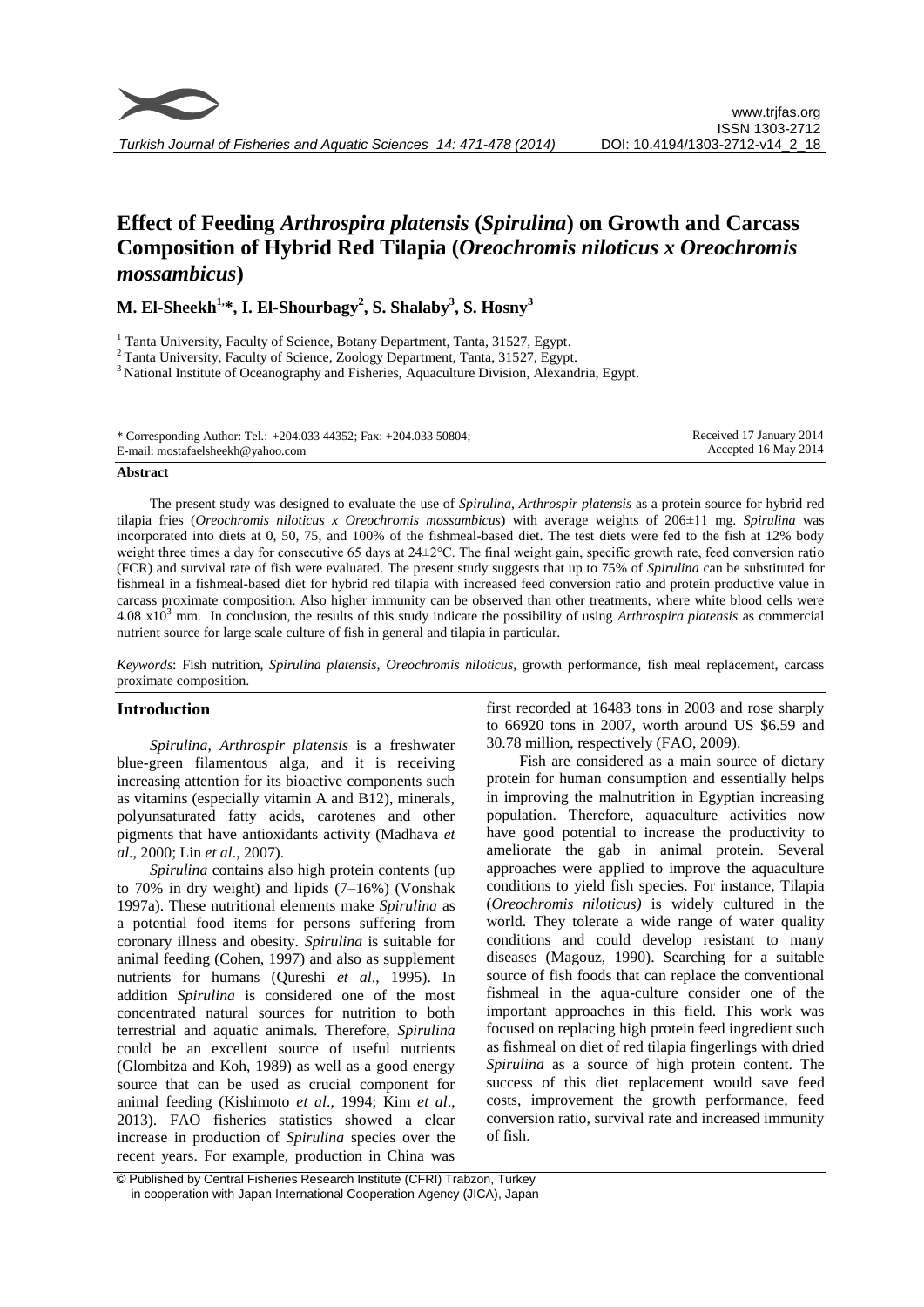#### **Materials and Methods**

# **Experimental Fish**

Fries of red tilapia, *Oreochromis niloticus* x *Oreochromis mossambicus* were obtained from Hatchery Unit of El-Max Research Station, Alexandria (NIOF) as natural hatchery during summer 2010. Fish were transported in oxygenated cellophane bags to the laboratory. Fishes were randomly distributed in 12 glass aquaria of 33-litre size. Each aquarium contained 10 fishes.

The fish biomass in the aquaria was about 2.5 g/aquarium. Fishes of each aquarium were groupweigh to avoid handling stress to determine their average weight. Each aquarium was equipped with a biological filter containing high porosity filter sponge which was washed thoroughly every two-days and cleaned regularly.

Aquarium water was oxygenated through the biological filter. Fishes were kept for one week to acclimate to the laboratory conditions. Ten fishes with more or less similar initial weights  $(206\pm11 \text{ mg})$ /aquarium) were selected and randomly allotted to each experimental aquarium.

#### **Experimental Diets**

Four experimental diets were formulated to replace 0, 50, 75, and 100% of fishmeal with *A. platensis*. All experimental diets incorporated into isonitrogenous (36% CP) and isocaloric diets (473 kcal/100 g diet). Three replicate aquaria were assigned to each of the dietary treatments as presented in Table 1. The diets were prepared by mixing the dry ingredients with water meat mincer with a 1 mm diameter. The pellets were air dried and stored at -20°C until used. The pellet feed were slightly broken into particles during the experimental diets.

## **Feeding Regime**

The feeding rate was 12% of live body weight for a period of 65 days. Fishes were fed twice a day  $(09.^{00}$  and 18.<sup>00</sup> h) and daily feed intake was recorded. Fries were weighed weekly and amounts of feed were adjusted according to the new weight. The water of the aquaria was changed daily to remove unused feed and fecal materials, then cleaned dissolved oxygen was measured using dissolved oxygen meter (Jenway Model 9070 waterproof meter) and continuous aeration was provided by air pumps. Dissolved oxygen was ranged from  $7-8$  mg  $L^{-1}$  during experiments period. Fish were exposed to natural light regime (14 h light: 10 h dark) at  $24 \pm 2$ °C.

#### **Analytical Methods**

Diets and fish samples were analyzed according to AOAC (1990) for dry matter, crude protein, ether extract, crude fiber, nitrogen free extract (NFE) and ash. The gross energy contents of the diets and fish

**Table 1.** Ingredients and proximate composition of experimental diets on dry weight basis

| Ingredient $(\%)$                      | Diet     |                |        |                |  |  |
|----------------------------------------|----------|----------------|--------|----------------|--|--|
|                                        | Control  | 50%            | 75%    | 100%           |  |  |
| Fish meal                              | 25       | 12.5           | 6.5    | $\Omega$       |  |  |
| Soybean meal                           | 27       | 27             | 27     | 27             |  |  |
| Algae                                  | $\Omega$ | 14             | 22.5   | 28             |  |  |
| Wheat bran                             | 15       | 15             | 15     | 15             |  |  |
| Yellow corn                            | 15       | 15             | 15     | 15             |  |  |
| Wheat milling                          | 11       | 9.5            |        | 8              |  |  |
| Sun flower oil                         | 5        | 5              | 5      | 5              |  |  |
| Vitamins and minerals mix <sup>1</sup> | 2        | $\overline{c}$ | 2      | $\overline{2}$ |  |  |
| Chemical analysis (%)                  |          |                |        |                |  |  |
| Dry matter                             | 89.64    | 89.5           | 90.44  | 90.46          |  |  |
| Crude protein                          | 35.7     | 36.3           | 35.7   | 35.8           |  |  |
| Ether extract                          | 8.5      | 8.05           | 7.71   | 7.45           |  |  |
| Crude fiber                            | 2.61     | 2.57           | 2.42   | 2.26           |  |  |
| Ash                                    | 7.12     | 6.0            | 5.91   | 5.56           |  |  |
| Nitrogen free extract $(NFE)^3$        | 46.07    | 47.08          | 48.26  | 48.93          |  |  |
| Gross energy (GE)                      | 471.37   | 474.75         | 472.82 | 473.77         |  |  |
| $(kcal/100g$ dite) <sup>4</sup>        |          |                |        |                |  |  |
| Digestabale energy                     | 404      | 406            | 405    | 406            |  |  |
| kcal/100g diet                         |          |                |        |                |  |  |
| P/E ratio                              | 88.37    | 89.44          | 88.15  | 88.16          |  |  |

<sup>1</sup>Vitamin mixture (g/100 g) was 960000 IU, 160000 IU, 0.8 g, 80 mg, 0.32 g, 0.12 g, 0.8 g,, 0.8 mg 1.6 g, 80 mg, 4 mg, 40 g. of vitamin A, D3, E, K, B1, B2, B6, Pantothenic acid, B12, Niacin, Folic acid Biotin, Choline chloride, respectively.

<sup>2</sup>Mineral mixture (g\100g) was 12.75, 72.85, 0.55, 0.25, 0.02, 5, 2.5, 0.08, 0.05, 0.01 and 6 mg of MgSO<sub>4</sub>.7H<sub>2</sub>O, CaHPO<sub>4</sub>. 2H<sub>2</sub>O, ZnSO<sub>4</sub>. 7H2O, MnSO4. 4H2O, CaI2.O6. 6H2O, KCl, FeSO4. 7H2O, CuSO4. 5H2O, CoSO4. 7H2O, CrC3. 6H2O and NaCl, respectively. <sup>3</sup>Nitrogen free extract =  $100 - ($  protein + lipid + fiber +ash)

<sup>4</sup>Gross energy (GE) was calculated as 5.65, 9.45 and 4.11 kcal/g for protein, lipid and NFE, respectively NRC, (1993).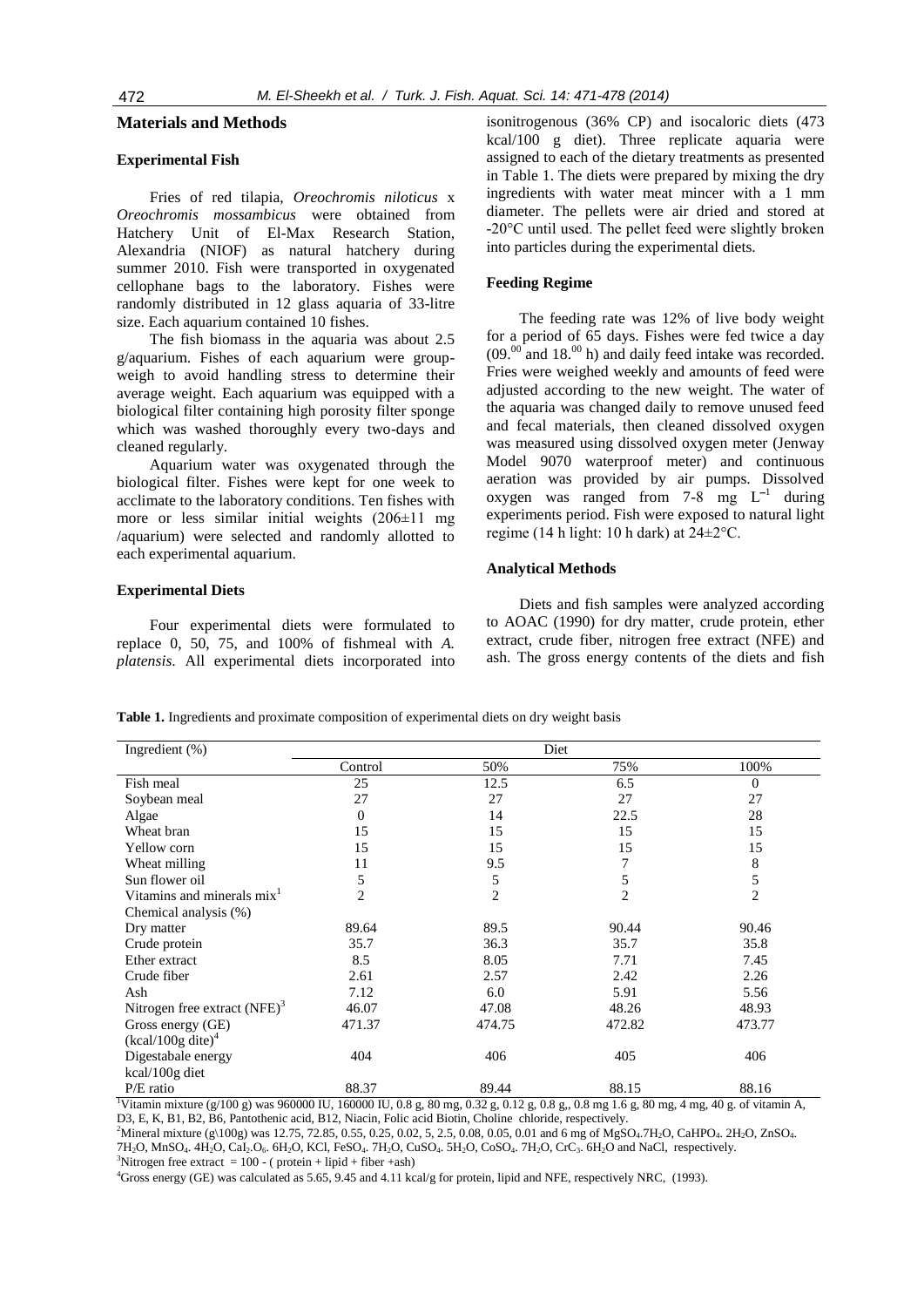samples were calculated using factors of 5.65, 9.45 and 4.11 kcal/g of protein, lipid and carbohydrate, respectively (NRC, 1993).

## **Measurement of Growth Performance and Utilization Parameters**

- Weight Gain (WG) = final fish weight  $(g)$  initial fish weight (g).
- Weight Gain % (WG %) = Gain of fish (g) x  $100/$ initial weight of fish (g).

Average daily gain  $(ADG) = Gain(g)/time (day)$ .

Specific growth rate (SGR %) = 100 X {(In  $W_2$  – In  $W_1$ ) / T}

where  $W_2$  is the final weight of fish (G),  $W_1$  is the initial weight of fish  $(G)$ , In is natural log and T is the period in days.

- Feed conversion ratio (FCR) = feed intake (g) / Weight gain (g).
- Feed efficiency percent (FE %) = Weight gain (g) X 100 / feed intake).
- Protein efficiency ratio (PER) = Weight gain (g) / Protein intake (g).
- Protein productive value (PPV %) = {(Retained protein (g)) / (protein intake (g))  $\{X\}$  100.
- Energy utilization (ER %) = { (Energy gain (kcal)) / GE intake (kcal))} X100.
- Incident cost  $(IC) = \text{cost of feed consumed } / \text{kg fish}$ produced.
- Profit index  $(PI)$  = Price of fish produced / price of feed consumed.

#### **Hematological Parameters**

Blood samples were taken from the caudal vein of an anaesthetized fish by sterile syringe using EDTA solution as anticoagulant agent. Part of blood samples were used for the differential count of the white blood cells as immunity indicator (Dacie and Lewis 1984).

Red blood cells count  $(R.B.Cs×10^6 \text{ mm})$  and white blood cells count  $(W.B.Cs×10^3 mm)$  were quantified on a bright- line Hemocytometer model (Neubauer improved, Precicolor HBG, Germany ) using a commercial kits (Ranox company, Germany ) according to the method described by Stoskopf, (1993).

Hemoglobin concentration (Hb g/dl) was quantified according to the method of Zinkl (1986).

Packed cell volume (PCV %) was estimated by the microhaematocrite method described by Dacie and Lewis (2006). Mean cell hemoglobin concentration (MCHC), mean cell hemoglobin (MCH), and Mean cell volume (MCV) were calculated using the formulae.

MCHC (%) = Hb / Ht x 100 MCH (pg) = Hb / RBC x 10

MCV  $(\mu^3)$  = Ht / RBC x 10

Differential leukocyte count: the relative and absolute count was estimated according to Van Kampen, and Zijlstra (1961).

#### **Statistical Analysis**

Results were presented as mean ±SD (standard deviation) for three replicates. The statistical analyses were carried out using SAS program (1989-1996) version 6.12. Data obtained were analyzed statistically to determine the degree of significance between treatments using one way analysis of variance (ANOVA) at  $P \le 0.05$  level of significance.

# **Results**

#### **Growth Performance and Feed Utilization**

Significant effects (P<0.001) of the dietary replacement of fish meal with *A. platensis* dried meal on the growth performance of red tilapia (Table 2). Use of *A. platensis* dried meal gave higher final weight (FW), weight gain (WG), average daily gain (ADG), and specific growth rate (SGR) than the control diet. However, increasing replacement level of *A. platensis* resulted in an increase of above nutritional parameters until 75% level. Total replacement of fish meal by *Artrospira platensis*  (*Spirulina*) dried meal has positive effect in growth performance when compared with their counterparts. The results showed that SGR values were 4.9 and 4.59 %/day/fish for 100% *A. platensis* diet and control group, respectively.

Interestingly, red tilapia fed with partial replacement of fish meal with 75% dried *A. platensis*  showed the highest FW, WG, ADG, SGR and SR%; where  $(7.22 \pm 0.23 \text{ g}, 6.99 \pm 0.22 \text{ g}, 108 \pm 3.0$ mg/fish/day, 5.3±0.033% /day, and 100%, respectively). These values were higher than those obtained in fish group fed on diet containing 100% of *A. platensis*. In contrast, the lowest values were obtained in red tilapia group fed on a diet containing partial replacement with 50% of fish meal by *A. platensis* where it showed FW, WG, ADG, SGR and SR% (5.06±0.25 g/fish, 4.82±0.26 g/fish, 74±4.0 mg/fish/day, 4.67±0.161% and 83.3% respectively). (Table 2).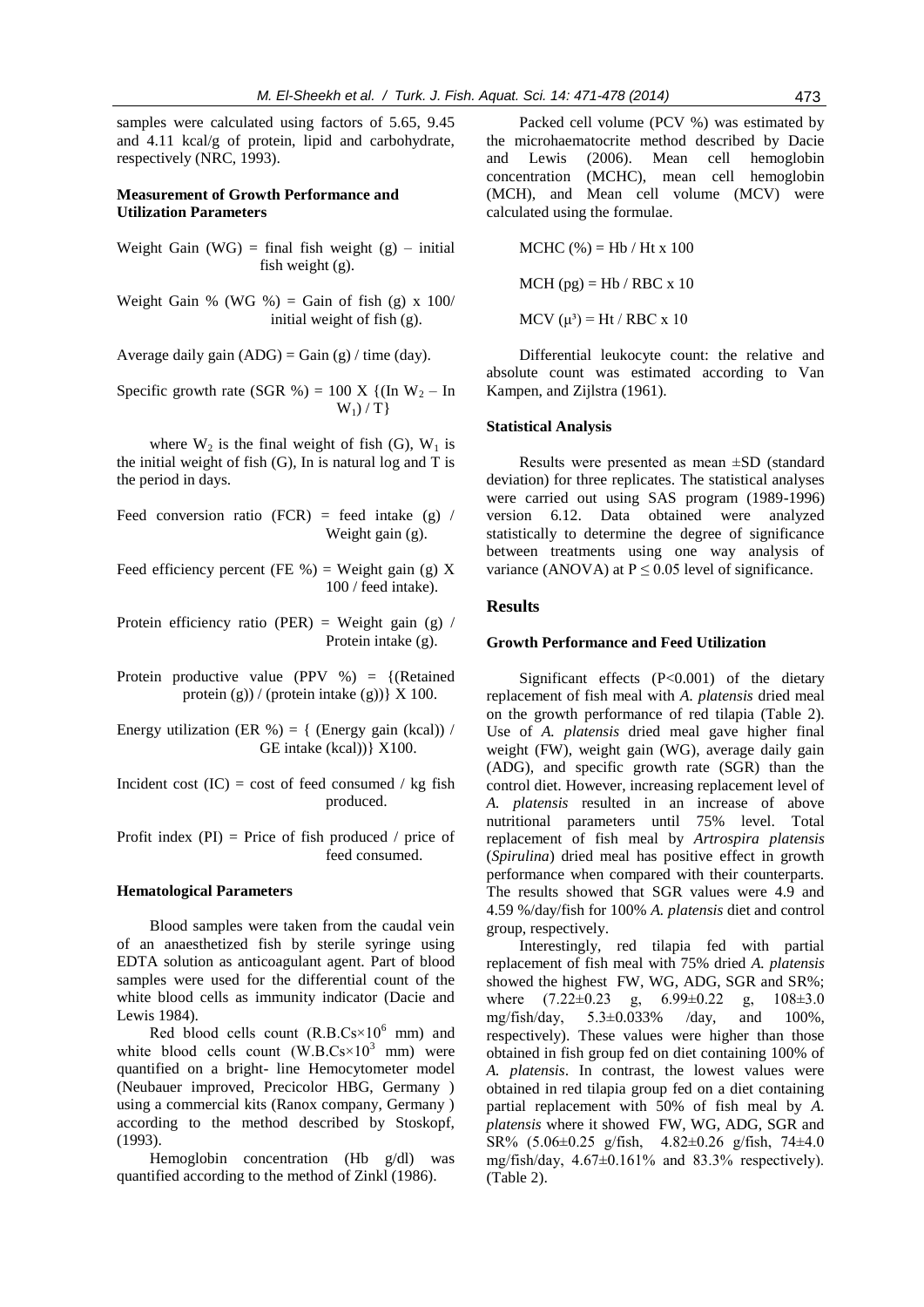The survival rate was decreased in fish group fed on diet containing 0% of dried micro algae (control group) and fish group fed with diet containing 50% of dried *A. platensis.* Interestingly, no mortalities were recorded in red tilapia group fed on a diet 75% and 100% replacement of fish meal (SR 100%).

Feed intake, feed conversion ratio and nutrient utilization values are shown in Table 3. The values of protein utilization are expressed as the protein efficiency ratio (PER%) and productive protein value (PPV%). The results showed that the highest feed intake value  $(7.77\pm0.231)$  g/fish) was recorded in the fish group fed with the diet with partial replacement of 75% *A. platensis* followed by other groups with slight variation in the feed intake values. These results were significant different (P<0.05) than the control group which scored  $(5.72\pm0.87 \text{ g/mol/sh})$ .

The results showed that FCR values ranged between 1.0 and 1.18 g/g with no different among the tested diets. This finding indicates that total replacement of fish meal with *A. platensis* meal gave similar feed conversion ratio. The feed conversion ratio (FCR%), protein efficiency ratio (PER%) and productive protein value (PPV%) indicated that the

best results were recorded in the fish group fed with the diet which have partial replacement with 75% of *A. platensis* (1.0, 3.32 and 46.30%, respectively) followed by diet which have complete replacement (100%) of dried *A. platensis* (1.04, 3.11, 45.08 % respectively). In contrast, the lowest values were obtained in the fish group fed on the diet with partial 50% replacement of *A. platensis* (1.11, 2.78 and 41.11%, respectively). These values were significantly different than those of the control group which scored (1.18, 2.63 and 37.06% respectively).

#### **Chemical Composition of Tilapia Body Carcass**

The chemical composition of red tilapia fingerlings at the end of feeding experiments is presented in Table 4. The results showed that among groups that fed in diets supplemented with the *A. platensis*, carcass dry matter (DM) content and the crude protein values (CP) were higher in fish groups fed on the diet with 75% replacement of *A. platensis* (26.9% and 64.2%, respectively) followed by fish groups fed on diet with complete replacement with *A. platensis* which scored (26.01% and 63.6 %

**Table 2.** Growth performance of red tilapia fed diet containing *Arthrospira platensis* (*Spirulina*) for 8 weeks

| Items                                  | I. B. W $(g/fish)$     | F.B.W (g/fish)               | W.G(g/fish)                   | $A.D.G$ (mg/fish/day)   | SGR(%)                 | SR(%)            |
|----------------------------------------|------------------------|------------------------------|-------------------------------|-------------------------|------------------------|------------------|
| Control                                | $0.23^{\circ}$ ± 0.01  | 4.55 $^{\circ}$ $\pm$ 0.82   | 4.32 $^{\circ}$ $\pm$ 0.81    | $66^{\circ}$ $\pm$ 12.0 | $4.59^{\circ}$ ± 0.266 | 90 <sup>b</sup>  |
| 50%                                    | $0.24^a \pm 0.015$     | 5.6 <sup>bc</sup> $\pm$ 0.25 | 4.82 <sup>bc</sup> $\pm$ 0.26 | $74^b \pm 4.0$          | $4.69^b \pm 0.161$     | $83.3^\circ$     |
| 75%                                    | $0.23^a \pm 0.011$     | $7.22^{\circ}$ $\pm 0.23$    | $6.99^{\circ}$ = 0.22         | $108^a \pm 3.0$         | $5.3^a \pm 0.033$      | 100 <sup>a</sup> |
| 100%                                   | $0.24^{\circ}$ ± 0.015 | $5.8^b \pm 0.28$             | 5.56 <sup>b</sup> $\pm$ 0.29  | $86^{6} \pm 45$         | $4.9^b \pm 0.141$      | $100^{\rm a}$    |
| $\mathbf{r}$ $\mathbf{r}$ $\mathbf{r}$ |                        |                              |                               |                         |                        |                  |

Each value is the mean of three readings  $\pm$  standard deviation.

Means has the different letters in the same column are significantly different at  $P \le 0.05$ .

**Table 3.** Feed intake, feed conversion ratio and nutrient utilization of red tilapia fed diet containing *Arthrospira platensis* (*Spirulina*)

|         | Feed<br>matter<br>Dry      | Feed<br>conversion   | efficiency<br>Protein    | productive Protein     | retention<br>Energy      |
|---------|----------------------------|----------------------|--------------------------|------------------------|--------------------------|
| Items   | intake (FI)                | ratio                | ratio                    | value (PPV $\%$ )      | $\%$                     |
|         | (g/fish)                   | $(FCR \%)$           | (PER %)                  |                        |                          |
| Control | $5.72^b \pm 0.878$         | $1.18^a \pm 0.037$   | $2.63^{\circ} \pm 0.092$ | $37.07^{\circ}$ ± 1.88 | $23.89^{\circ}$ ±1.25    |
| 50%     | $6.22^b \pm 0.455$         | $1.11^{ab} \pm 0.11$ | $2.78^{\circ} \pm 0.2$   | $41.11^{b} \pm 6.33$   | $24.57^{\rm b} \pm 1.3$  |
| 75%     | $7.77^{\rm a}$ $\pm$ 0.231 | $1.0^{\circ}$ ±0.005 | $3.32^{\circ} \pm 0.025$ | $46.30^{\circ}$ ± 1.28 | $29.86^{\circ}$ ± 0.58   |
| 100%    | $6.4^b \pm 0.306$          | $1.04^b \pm 0.036$   | $3.32^b \pm 0.117$       | $45.08^{\circ}$ ± 2.30 | $28.73^{\circ} \pm 0.90$ |

Each value is the mean of three readings  $\pm$  standard deviation.

Means has the different letters in the same column are significantly different at  $P \le 0.05$ .

**Table 4.** Carcass chemical composition of red tilapia fed diet containing dried *Arthrospira platensis* (*Spirulina*) on dry matter basis

| Chemical    |                          |                         | <b>Treatments</b>        |                       |                   |
|-------------|--------------------------|-------------------------|--------------------------|-----------------------|-------------------|
| composition | Dry matter $(\%)$        | Crude protein $(\%)$    | Ether extract $(\% )$    | Ash $(\%)$            | Kcal/ $100g$ fish |
| Control     | $24.9^a \pm 0.94$        | $62.9^{\circ} \pm 0.20$ | $25.1^{\circ} \pm 0.2$   | $10.3^a \pm 0.02$     | 950               |
| 50%         | $25.4^{\circ} \pm 2.017$ | $61.7^{\circ}$ ± 0.56   | $25.6^{\circ} \pm 0.104$ | $10.8^{\circ}$ ± 0.59 | 932               |
| 75%         | $26.9^a \pm 0.5$         | $64.2^{\circ} \pm 0.32$ | $23.3^b \pm 0.055$       | $10.1^{\circ}$ ± 0.55 | 969               |
| 100%        | $26.01^{\circ} \pm 0.83$ | $63.6^{\circ} \pm 0.37$ | $24.1^a \pm 0.712$       | $10.7^{\circ}$ ± 0.51 | 960               |
|             |                          |                         |                          |                       |                   |

Each value is the mean of three readings  $\pm$  standard deviation.

Means has the different letters in the same column are significantly different at  $P \le 0.05$ .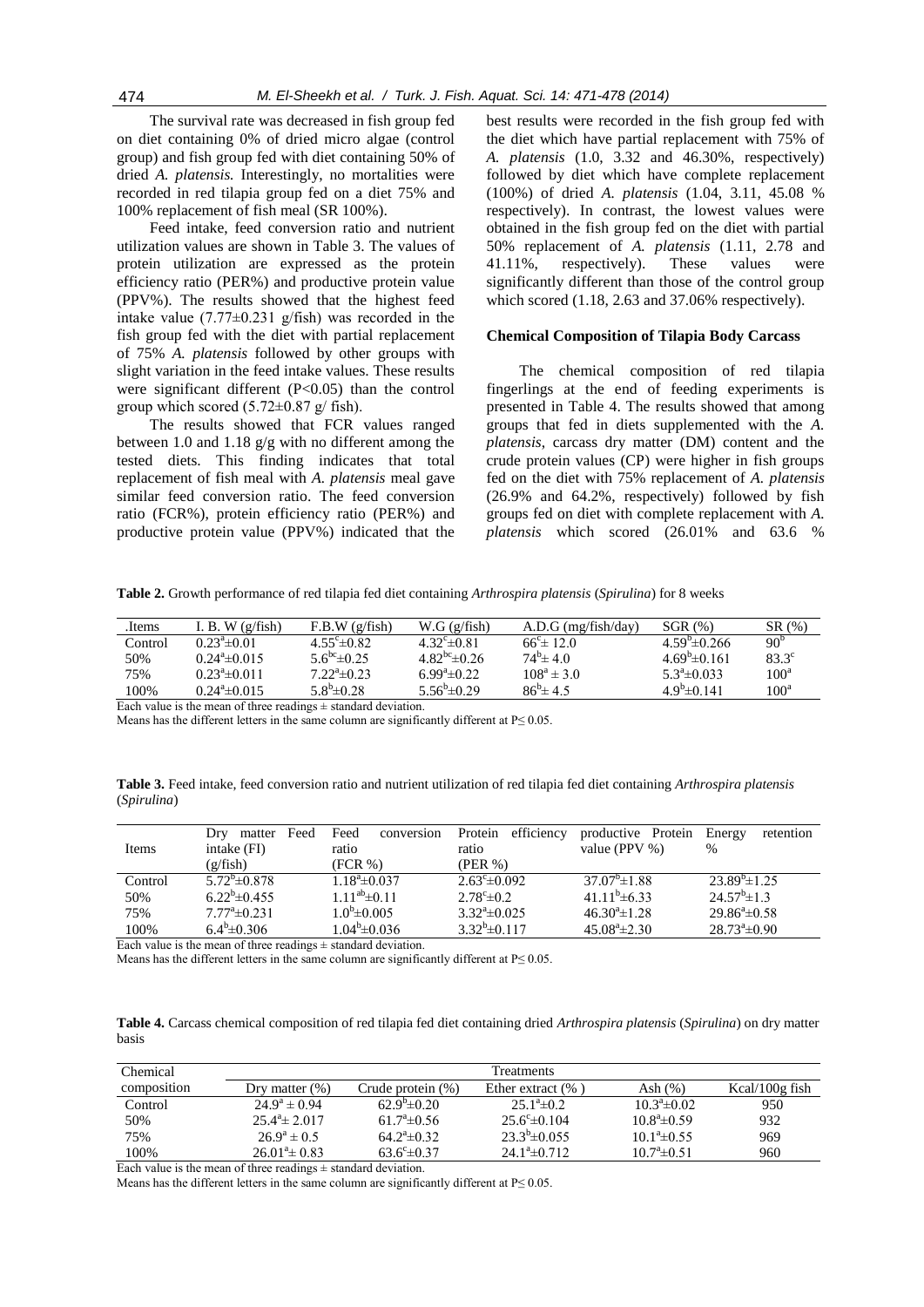respectively). The lowest values obtained from the fish group fed on the diet with 50% replacement with *A. platensis* which scored (61.7 and 25.6%, respectively).

The results also showed that the ether extract (EE) and ash content of fish carcass were low in fish groups fed on diet with 75% replacement with *A. platensis* (23.3 and 10.1%, respectively) followed by 100% replacement of *A. platensis* which scored (24.1 and 10.76%, respectively). The highest EE and ash content values were recorded in fish groups that fed on diet with 50% replacement of *A. platensis* (25.6 and 10.8%, respectively).

# **Cost-Benefit Analysis of Red Tilapia Fed Diet Containing** *Spirulina*

The use of *A. platensis* meal in red tilapia feed resulted in decrease of feed cost (cost/kg feed) and incidence cost as well as increase profit index (Table 5). The maximum reduction IC was achieved with diet containing 75% *A. platensis* meal and caused maximum profit.

#### **Hematological Profile**

The results of hematological parameters (W,B.Cs, R.B.Cs, Hb, P.C.V, M.C.V, M.C.H, M.C.H.C and Differential leucocytes count) of fish fed diets containing various levels of dried *A. platensis* were presented in Table 6 and Table 7. The results showed that the highest value of W.B.Cs, R.B.Cs and P.C.V were recorded in fish groups that fed on diet with 75 replacements of dried *A. platensis.* The highest values of Hb and MCHC were obtained of fish groups that fed on diet with 50% replacement of dried *A. platensis*. The results indicated that there were no significant (P>0.05) differences among all treated groups and control group.

MCV and MCH were higher in fish groups that fed on the diet with 100% replacement of *A. platensis*; the differences were highly significant among all treated groups and control group (Table 6). Interestingly, fish group fed with the diet which has partial replacement with 75% of dried *A. platensis* showed a high value of lymphocytes with a highly significant difference. Of note, as shown in table 4,

**Table 5.** Cost-benefit analysis of red tilapia fed diet containing (*Spirulina*) *Arthrospira platensis*

| Diet                        | control | 50%    | 75%   | 100%   |
|-----------------------------|---------|--------|-------|--------|
| Cost per kg feed            | 4.01    | 3,43   | 3.19  | 2.84   |
| Change %                    | 100     | 85.53  | 79.55 | 70.82  |
| Incidence cost <sup>1</sup> | 83.21   | 63.7   | 41.28 | 46.21  |
| Change %                    | 100     | 76.55  | 49.60 | 55.53  |
| Profit index $2$            | .11     | .14    | .22   | .19    |
| Change %                    | 100     | 127.27 | 200   | 172.73 |

Incidence  $\text{cost} = \text{feed cost}$  to produce 1 kg fish

Profit index = value of fish /cost of feed consumed, 1 kg fresh fish equals 6 LE

**Table 6.** Hematological values of red tilapia fed on the experimental diets containing different levels of *Arthrospira platensis* (*Spirulina*)

| Items   | <b>WBCs</b><br>$(10^3 \text{ mm})$ | <b>RBCs</b><br>$10^6 / \text{mm}$ | Hb<br>(g/dl)          | $PCV$ $(\% )$             | <b>MCV</b>               | <b>MCH</b>                   | <b>MCHC</b>               |
|---------|------------------------------------|-----------------------------------|-----------------------|---------------------------|--------------------------|------------------------------|---------------------------|
| Control | $3.24^{\circ}$ ± 0.25              | $1.9^{\circ}$ ± 0.14              | $8.63^{b} \pm 0.38$   | $28.8^{\circ}$ ± 1.67     | $146^{\circ}$ ± 5.56     | $44.3^a \pm 2.05$            | $30.3^a \pm 1.89$         |
| 50%     | $3.88^{\circ}$ ± 0.06              | $2.49^b \pm 0.12$                 | $9.13^{\circ}$ ± 0.15 | $26.7^{\circ}$ $\pm 0.32$ | $107^{\rm b}$ $\pm$ 4 17 | $36.7^b \pm 1.22$            | $32.8^a \pm 2.93$         |
| 75%     | $4.08^{\circ}$ ± 0.13              | $2.77^{\circ}$ ± 0.04             | $8.87^b \pm 0.21$     | $28^{\circ}$ ± 0.68       | $101^b \pm 116$          | 32.1 <sup>c</sup> $\pm$ 1.24 | $31.7^{\circ}$ ± 1.59     |
| 100%    | 3.16 <sup>b</sup> $\pm$ 0.25       | $1.83^c \pm 0.11$                 | $8.83^{b} \pm 0.12$   | $27.3^a \pm 0.11$         | $149^a \pm 947$          | $48.3^{\circ}$ ± 3.49        | $32.4^{\circ}$ $\pm 0.32$ |

Each value is the mean of three readings  $\pm$  standard deviation.

Means has the different letters in the same column are significantly different at  $P \le 0.05$ .

|  |  | Table 7. Differential leucocytes count of red tilapia |  |  |  |  |
|--|--|-------------------------------------------------------|--|--|--|--|
|--|--|-------------------------------------------------------|--|--|--|--|

| Items   | Lympho                  | Mono                    | Hetero                  | Eosino                  |
|---------|-------------------------|-------------------------|-------------------------|-------------------------|
|         | leucocytes %            | leucocytes %            | Leucocytes %            | leucocytes %            |
| Control | $60.3^{\circ}$ ± 1.53   | $9^a \pm 1.0$           | $24.7^{\circ} \pm 0.58$ | $6.0^{\circ}$ ± 1.00    |
| 50%     | $63.3^{\circ}$ ± 1.15   | $6^{6}$ $\pm 1.0$       | $27.7^b \pm 0.58$       | $3.0^{\circ} \pm 1.00$  |
| 75%     | $64^{\circ} \pm 0.0$    | $5.67^b \pm 0.58$       | $26.7^b \pm 0.58$       | $3.33^{\circ} \pm 0.58$ |
| 100%    | $58.3^{\circ} \pm 0.58$ | $8.33^{\circ} \pm 0.58$ | $28.7^{\circ} \pm 0.58$ | $4.67^b \pm 0.58$       |

Each value is the mean of three readings  $\pm$  standard deviation.

Means has the different letters in the same column are significantly different at  $P \le 0.05$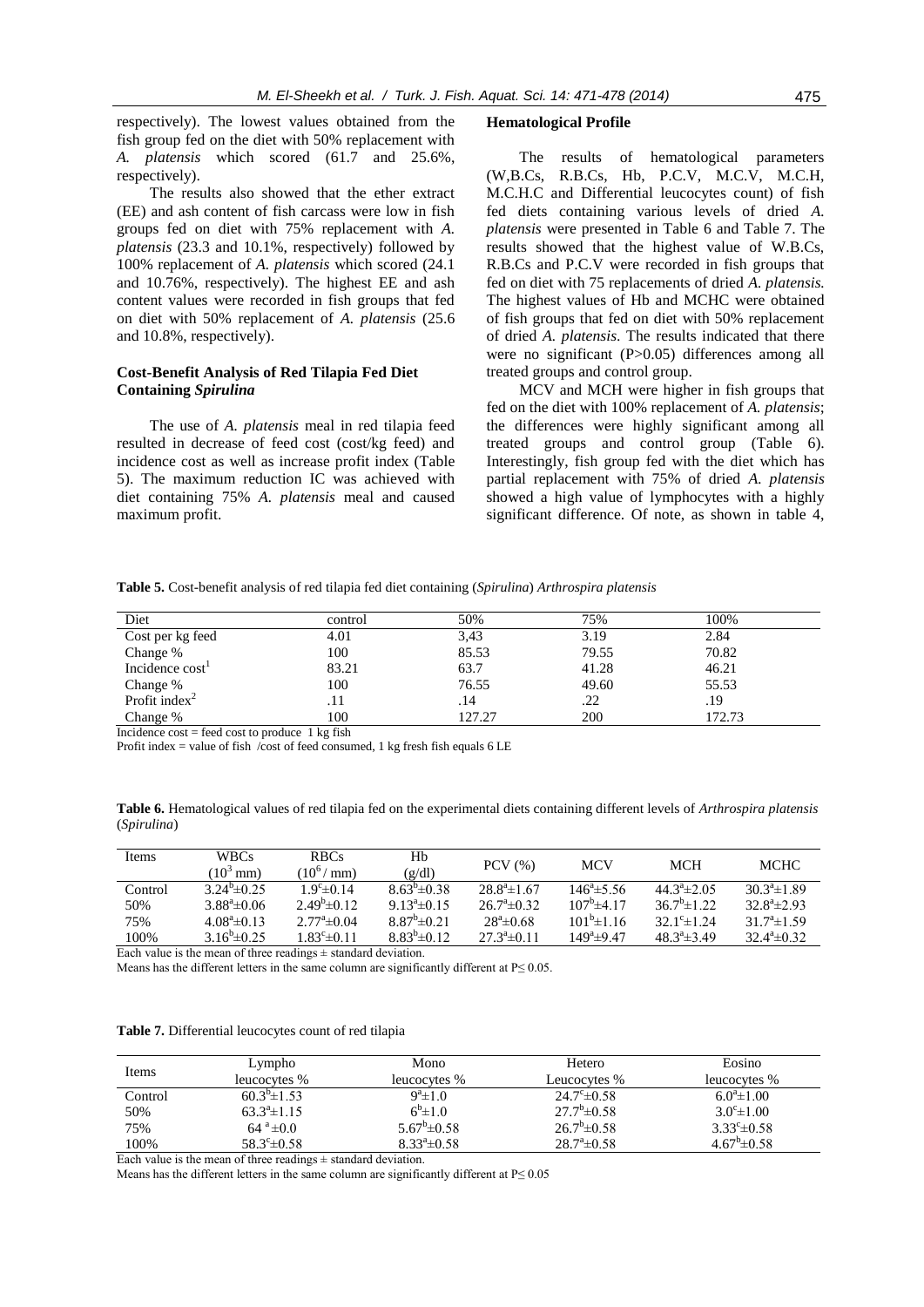the leucocytes were recorded the higher numbers in fish groups that fed on the diet with complete replacement of dried *A. platensis*. Interestingly, is the higher values in monocytes, and eosinophils were recorded in control group with a significant difference  $(P \le 0.05)$ .

# **Discussion**

*Spirulina* are multicellular and filamentous bluegreen microalgae belonging to two separate genera *Spirulina* and *Arthrospira* and consists of about 15 species. However, the recent nomenclature considers *Spirulina* as *Arthrospira*. Of these, *Arthrospira platensis* is the most common and widely available *Spirulina* and most of the published research and public health decision refers to this specific species. It grows in fresh water, can be harvested and processed easily and has significantly high nutritional contents (Habib *et al.*, 2008).

The results of the current study showed that growth performance (FW, WG, ADG and SGR) increased with increasing *A. platensis* (*Spirulina*) replacement up to 75% replacement. This increase could possibly due to the improved feed intake and nutrient digestibility. The lower values of these parameters were recorded in fish that fed with 50% replacement of dried *A. platensis* but theseresult is higher than results which recorded by control group these means that dried micro algae *A. platensis*  improved growth. These results were in agreement with those obtained by Dawah *et al.* (2002) who found that the addition of algae in fish diets improved growth performance of Nile tilapia (*Oreochromis niloticus*). Furthermore, our results are in agreement with that obtained by Dernekbasi *et al*., (2010) who evaluated the use of *Spirulina* in guppy diet and they found that increasing level of *Spirulina* in diet provided better growth comparing to the other commercial feeds.

Nandeesha *et al*. (1998) reported that body weight gain of Nile tilapia (*O. niloticus*) increased linearly with increasing the level of algae in fish diet.

In the present study *A. platensis* could improve growth rate and reduce the mortality rate in red tilapia group which fed with a diet 75% and 100% replacement for fish meal (SR 100%). The survival rate was decreased in fish group fed with diet containing 0% of dried *A. platensis* (control group) (SR 90%). These results agreed with Vonshak (1997a), who showed that *S. platensis* improves growth rate and reduce mortality. The highest feed intake value had been recorded in fish group fed with the diet composed of 75% of dried *A. platensis*. The better feed intake in *A. platensis* supplemented diets may have been due to the increased fish appetite and flavor resulting in improving the growth rate, FCR, PER% and PPV%. While the lower values of FCR, P--ER% and PPV% obtained from the fish group fed with the diet which containing with 50% of dried *A.*  *platensis*. These results agree with those obtained by Dawah *et al*. (2002) who found that food conversion ratio and protein efficiency ratio were better when the fish were maintained on artificial diets with 10% and 20% dried algae. The *A. platensis* replacement significantly affected the whole-fish body composition and changes the protein and lipid contents in fish body. These changes could be linked with changes in their synthesis, deposition rate in muscle and/or different growth rate (Abdel-Tawwab *et al.,* 2008).

The growth performance, feed utilization, and crude protein rate in chemical composition carcass increased depending on the increasing *A. platensis*  meal content, and the best growth appeared with fish group which fed with the diet supplemented with 75% dried *A. platensis*. These results are in agreement with El-Sayed, (1994) who recorded that dried *Spirulina maxima* is an excellent substitute for fishmeal in silver sea bream diets, even at a high substitution level (75%), because it is rich in proteins, vitamins, minerals, essential amino acids and fatty acids.

While fish group which fed with the diet supplemented 100% of dried *A. platensis* give growth lower than fish group fed with the diet supplemented 75% of dried *A. platensis* and this agree with Takeuchi *et al*. (2002) who found that juvenile tilapia fed solely on the alga show a lower feed efficiency and protein efficiency ratio than commercial diet*.* 

In the present study fish fed on diets containing *A. platensis* exhibited higher RBCs and WBCs counts, as compared with fish fed the control diet. These results proved the improvement of fish health when fed *A. platensis*-supplemented diets so that survival rate increased with diet containing *A. platensis*. Watanuki *et al.* (2006) reported that *S. platensis*  activated the functions of leucocytes, such as phagocytosis and production of superoxide, and cytokines production in common carp, *Cyprinuscarpio*. The results indicated that highest value of W.B.Cs, R.B.Cs and P.C.V scored by fish groups fed with the diet which replacement for 75% of dried *A. platensis*. Our results agree with Promya and Chitmant (2011) who reported that fingerlings which received feed 5% *A. platensis*+ basal diets had higher values for red and white blood cell counts and immunity stimulating capacity. The increase in red and white blood cells and immunity stimulating capacity due to the presence of C-phycocyanin in *Spirulina*, which can help build the immunity capacity (Vonshak, 1997b).Our results were in agreement with Qureshi *et al*. (1996) who reported that *Spirulina* could stimulate the immune system via increasing the phagocytic and the natural killer activities and with Bermejo *et al*. (2008) who reported that most antioxidant capacities of *Spirulina* protein extract are attributable to the biliproteins contained in this microalga, such as phycocyanin so that we can use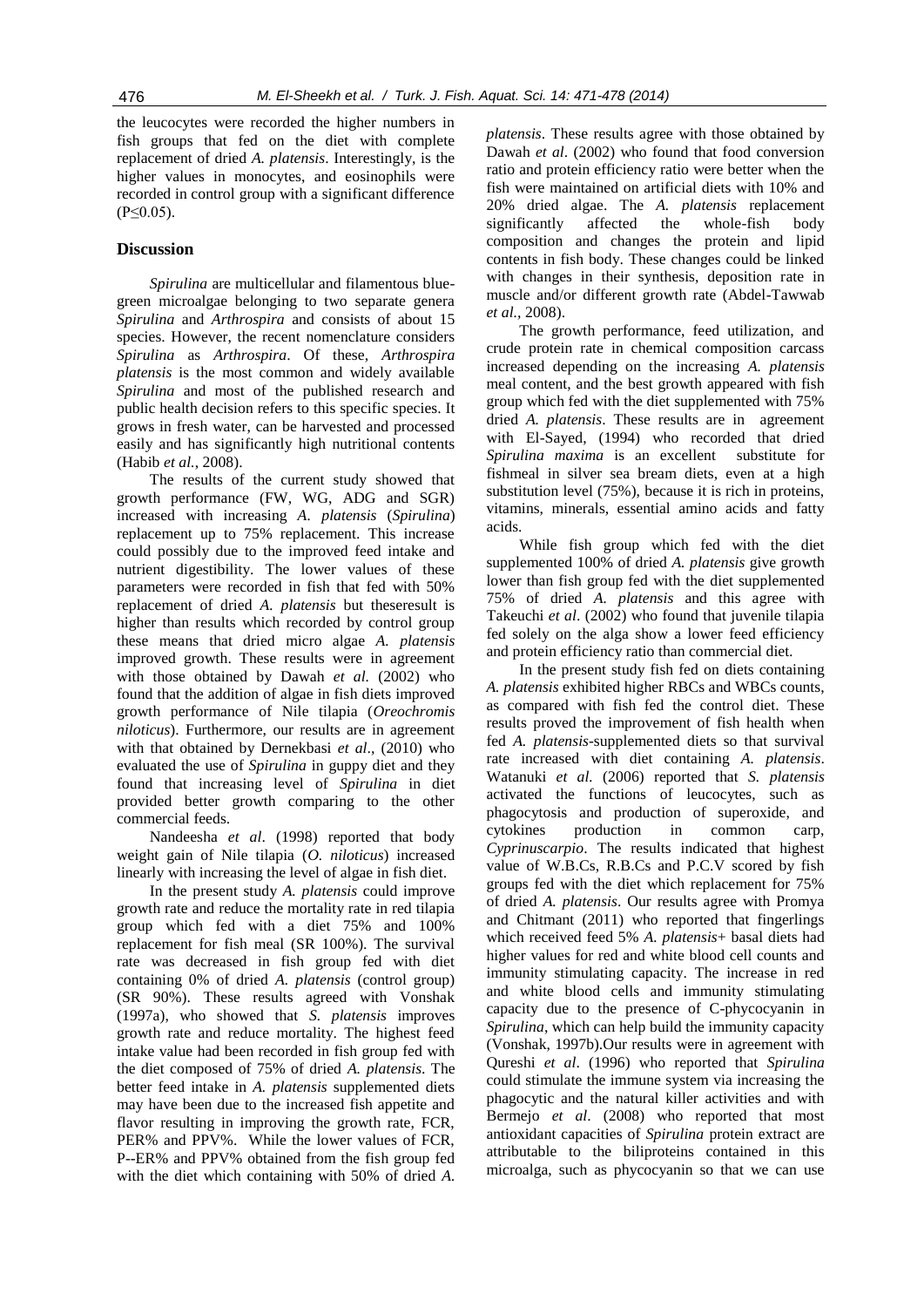*Spirulina* to improve the immunity capacity of the animals which consume it.

The present study concludes that *A. platensis*  positively improved growth performance and feed efficiency of red tilapia as well as increased immunity stimulating capacity. In addition, this study found that the optimum rate of *A. platensis* in the fish practical diet is 75% replacement for fish meal in a fishmealbased diet for red tilapia without any adverse effects on fish growth and proximate composition of carcasses. In accordance with our results, Ibrahem *et al*. (2013) obtained a significant increase in the growth performance parameters and survival rates of *Oreochromis niloticus* in *Spirulina*-suplemented groups at concentration level of 10g/kg. The use of *A. platensis* in the diet can thus reduce the amount of incorporated fishmeal, which presently is the main protein source for the culture of most fish species.

# **References**

- Abdel-Tawwab, M.Y.A., Khattab, E., Ahmad, M.H. and Shalaby, A.M.E. 2008. Compensatory growth, feed utilization, whole body composition and hematological changes in starved juvenile Nile tilapia, *Oreochromis niloticus* (L.). Journal of Applied Aquaculture, 18(3): 17-36. DOI: 10.1300/J028v18n03\_02
- AOAC 1990. "Association of official optimal aquaculture chemists" Official methods of analysis.  $15<sup>th</sup>$  Editn. Published by the AOAC Benjamin Franklin Station. Washington D.C
- Bermejo, P., Piñero, E. and Villar, A. 2008. Iron-chelating ability and antioxidant properties of phycocyanin isolated from a protean extract of *Spirulina platensis*. Food Chemistry, 110: 436–445.
	- [doi.org/10.1016/j.foodchem.2008.02.021](http://dx.doi.org/10.1016/j.foodchem.2008.02.021)
- Cohen, Z. 1997. The chemicals of *Spirulina*. In: A. Vonshak (Ed.), *Spirulina platensis* (*Arthrospira*): Physiology, Cell-biology and Biotechnology. Taylor and Francis. London: 175–204.
- Dacie, J.V. and Lewis, S.M. 1984. Practical Haematology, Churchill Living Stone. London, New York, 32 pp.
- Dacie, S.I.V. and Lewis, S.M. 2006. Practical Haematology.  $10^{th}$  Edn., Churchill Livingstone, London, 736 pp.
- Dawah, M.A., Khater, A.M., Shaker, I.M.A. and Ibrahim, N.A. 2002. Production of *Scenedesmus bijuga* (Chlorophyceae) in large scale in outdoor tanks and its use in feeding monosex Nile tilapia (*Oeochromis niloticus*) fry. J. Egypt. Acad. Soc. Environ. Devel. (B. Aquaculture), 2(1): 113-125.
- Dernekbasi, S., Una, H., Karayucel, I. and Aral, O. 2010 Effect of dietary supplementation of different rates of *Spirulina* (*Spirulina platensis*) on growth and feed conversion in guppy (*Poecilia reticulate peters*, 1860). Journal of Animal Veterinary Advances 9(9): 1395-1399. doi:10.3923/javaa.2010.1395.1399
- El-Sayed, A-F.M. 1994. Evaluation of soybean meal, *Spirulina* meal and chicken offal meal as protein sources for silver seabream (*Rhabdosargus sarba*) fingerlings. Aquaculture, 127: 169-176. [doi:10.1016/0044-8486\(94\)90423-5](http://dx.doi.org/10.1016/0044-8486(94)90423-5)
- FAO 2009. Fisheries Department Fishery Information Data and Statistics Unit: FISHSTAT Plus-Universal

Software for Fisheries Statistical Time Series. Version 2.3, FAO, Rome, Italy.

- Glombitza, K.W. and Koh, M. 1989. Secondary metabolites of pharmaceutical potentials. In: R.C. Cresswell, T.A.V. Rees and N. Shah (Eds.), Algal and Cyanobacterial Biotechnology. Logman, Harlow, UK: 161–238.
- Habib, M.A.B., Parvin, M., Huntington, T.C. and Hasan, M.R. 2008. A review on culture, production and use of *Spirulina* as food for humans and feeds for domestic animals. FAO Fisheries and Aquaculture Circular. No. 1034. Rome, FAO.33p.
- Ibrahem, M., Mohamed, M.F. and Ibrahim, M.A. 2013. The role of *Spirulina platensis* (*Arthrospira platensis*) in growth and immunity of Nile tilapia (*Oreochromis niloticus*) and its resistance to bacterial infection. Journal of Agricultural Science, 5: 109-117. doi:10.5539/jas.v5n6p109.
- Kim, S-S., Rahimnejad, S., Kim, K-W. and Lee, K-J. 2013. Partial replacement of fish meal with *Spirulina pacifica* in diets for parrot fish (*Oplegnathus fasciatus*). Turkish Journal of Fish and Aquatic Sciences, 13: 197-204. doi: 10.4194/1303-2712-v13- 2-01.
- Kishimoto, M., Okakura, T., Nagashima, H., Minowa, T., Yakayama, S. and Yamaberi, K. 1994. CO<sub>2</sub> fixation and oil production using microalgae. Journal of Fermentation and Bioengineering, 78: 479–482. [doi.org/10.1016/S0960-8524\(98\)00152-7.](http://dx.doi.org/10.1016/S0960-8524(98)00152-7)
- Lin, W., Pan, B., Sheng, J., Xu, J. and Hu, Q. 2007. Antioxidant activity of *Spirulina platensis* extracts by supercritical carbon dioxide extraction. Food Chemistry, 105: 36–41. [doi:10.1016/j.foodchem.2007.03.054](http://dx.doi.org/10.1016/j.foodchem.2007.03.054)
- Magouz, F.I. 1990. Studies on optimal protein and energy supply for tilapia (*O. niloticus)* in intensive culture. PhD. thesis. Germany: Georg-August Göttingen University, 134 pp.
- Madhava, C., Bhat, V.B., Kiranmai, G., Reddy, M.N., Reddanna, P. and Madyastha, K.M. 2000. Selective inhibition of cyclooxygenase-2 by C-phycocyanin, a biliprotein from *Spirulina platensis*. Bioch. Biophys. Res. Comm., 277: 599–603.
- Nandeesha, M.C.B., Gangadhar, T.J. and Varghese Keshavanath, P. 1998. Effect of feeding *Spirulina platensis* on the growth, proximate composition and organoleptic quality of common carp, *Cyprinus carpio* L. Aquaculture Research, 29: 305-312. doi: 10.1046/ j.1365-2109.1998.00163.x
- NRC (National Research Council) 1993. Nutrient requirements of fish. National Academy Press, Washington, DC, USA.
- Promya, J. and Chitmant, C. 2011. The effects of *Spirulina platensis* and *Cladophora* algae on the growth performance, meat quality and immunity stimulating capacity of the African Sharptooth Catfish (*Clarias gariepinus*). International Journal of Agricultural Biology, 13: 77-82.
- Qureshi, M.A. and Ali, R.A. 1996. *Spirulina platensis*  exposure enhances macrophage phagocytic function in cats. Immunopharmacology and Immuno toxicology, 18: 457-463. doi:10.3109/08923979609 052747.
- Qureshi, M.A., Kidd, M.T. and Ali, R.A. 1995. *Spirulina platensis* extract enhances chicken macrophage functions after *in vitro* exposure*.* Journal of Nutrition and Immunology, 3: 35-44.